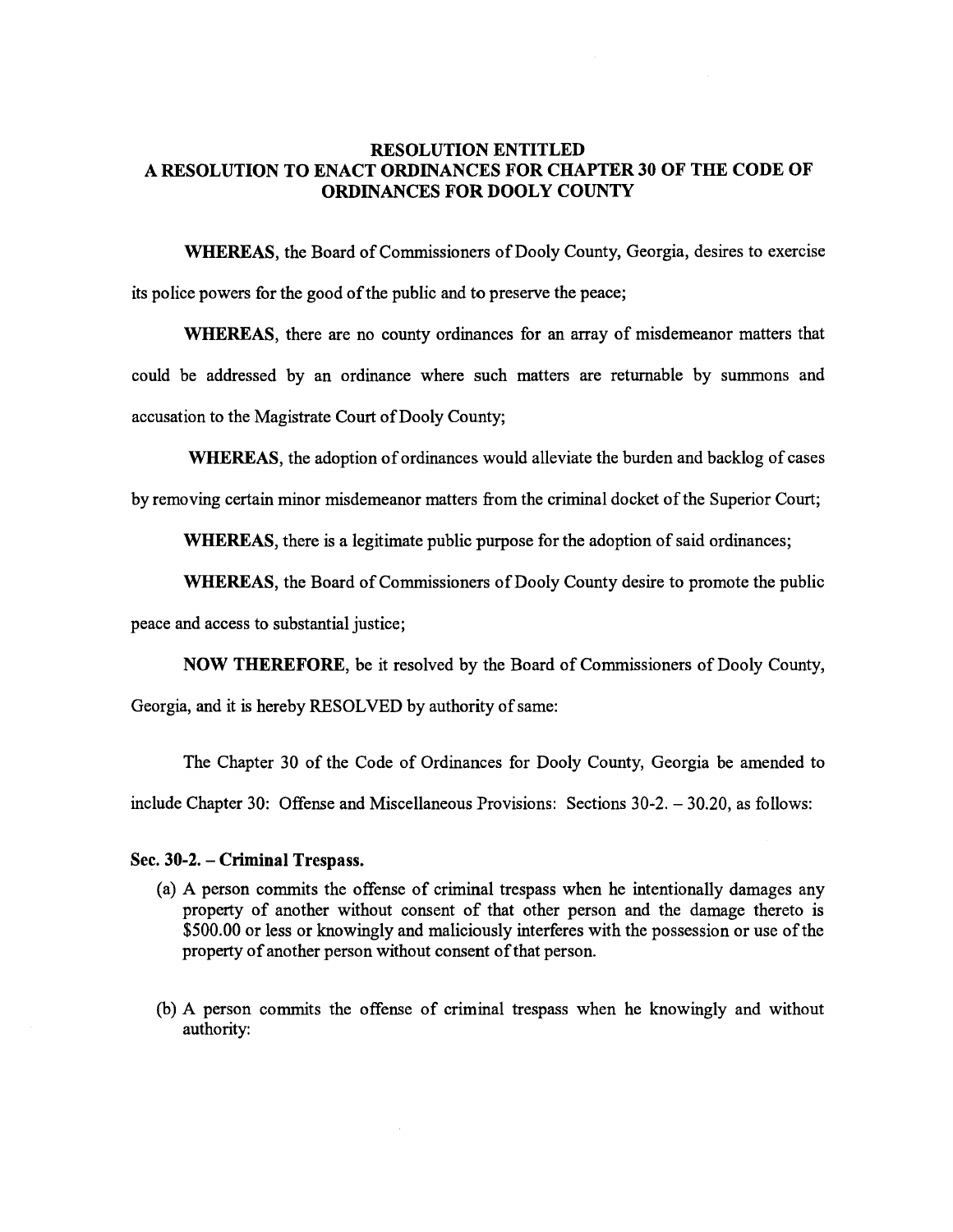- (1) Enters upon the land or premises of another person or into any part of any vehicle, railroad car, aircraft, or watercraft of another person for an unlawful purpose;
- (2) Enters upon the land or premises of another person or into any part of any vehicle, railroad car, aircraft, or watercraft of another person after receiving, prior to such entry, notice from the owner, rightful occupant, or, upon proper identification, an authorized representative of the owner or rightful occupant that such entry is forbidden; or
- (3) Remains upon the land or premises of another person or within the vehicle, railroad car, aircraft, or watercraft of another person after receiving notice from the owner, rightful occupant, or, upon proper identification, an authorized representative of the owner or rightful occupant to depart.
- (c) For the purposes of subsection (b) of this section, permission to enter or invitation to enter given by <sup>a</sup> minor who is or is not present on or in the property of the minor's parent or guardian is not sufficient to allow lawful entry of another person upon the land, premises, vehicle, railroad car. aircraft, or watercraft owned or rightfully occupied by such minor's parent or guardian if such parent or guardian has previously given notice that such entry is forbidden or notice to depart.
- (d) A person commits the offense of criminal trespass when he intentionally defaces, mutilates, or defiles any grave marker, monument, or memorial to one or more deceased persons who served in the military service of the state, the United States of America or any of the states thereof, or the Confederate States of America or any of the states thereof, or <sup>a</sup> monument, plaque, marker, or memorial which is dedicated to, honors, or recounts the military service of any past or present military personnel of the state, the United States of America or any of the states thereof, or the Confederate States of America or any of the states thereof if such grave marker, monument, memorial, plaque, or marker is privately owned or located on land which is privately owned.
- (e) Anyperson found guilty of violating this section shall be found guilty of <sup>a</sup> misdemeanor and punished by imprisonment for <sup>a</sup> period not to exceed <sup>6</sup> months, <sup>a</sup> fine not to exceed \$1,000.00, or both.

#### Sec. 30-3 – Interference with government property.

(a) A person commits the offense of interference with government property when he forcibly interferes with or obstructs the passage into or from government property and, upon conviction thereof, shall be punished as for a misdemeanor.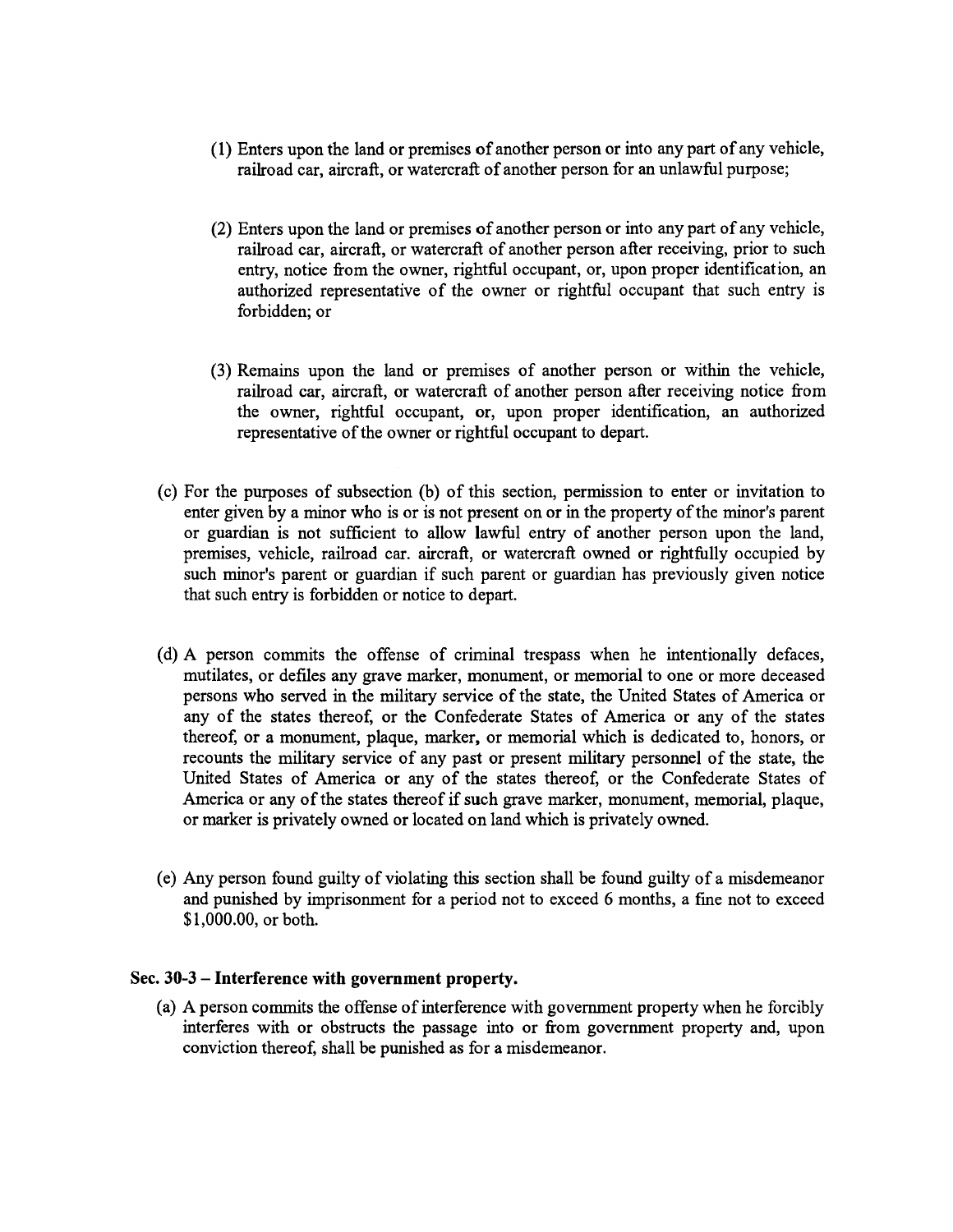(b) Anyperson found guilty of violating this section shall be found guilty of <sup>a</sup> misdemeanor and punished by imprisonment for <sup>a</sup> period not to exceed <sup>6</sup> months, <sup>a</sup> fine not to exceed \$1,000.00, or both.

### Sec. 30-4 - Damaging, injuring, or interfering with property or public utility companies, municipalities, or political subdivisions

- (a) It shall be unlawful for any person intentionally and without authority to injure or destroy any meter, pipe, conduit, wire, line, post, lamp, or other apparatus belonging to a company, municipality, or political subdivision engaged in the manufacture or sale of electricity, gas, water, telephone, or other public services; intentionally and without authority to prevent <sup>a</sup> meter from properly registering the quantity of such service supplied; in any way to interfere with the proper action of such company, municipality, or political subdivision; intentionally to divert any services of such company, municipality, or political subdivision; or otherwise intentionally and without authority to use or cause to be used, without the consent of the company, municipality, or political subdivision, any service manufactured, sold, or distributed by the company, municipality, or political subdivision.
- (b) Where there is no evidence to the contrary, the person performing any of the illegal acts set forth in subsection (a) of this section and the person who with knowledge of such violation receives the benefit of such service without proper charge as <sup>a</sup> result of the improper action shall be presumed to be responsible for the act of tampering or diversion.
- (c) This section shall be cumulative to and shall not prohibit the enactment of any other general and local laws, rules, and regulations of state or local authorities or agencies and local ordinances prohibiting such activities which are more restrictive than this section.
- (d) Anyperson found guilty of violating this section shall be found guilty of <sup>a</sup> misdemeanor and punished by imprisonment for <sup>a</sup> period not to exceed <sup>6</sup> months, <sup>a</sup> fine not to exceed \$1,000.00, or both.

### Sec. 30-5 - Injuring, tearing down, or destroying mailboxes; injuring, defacing, or destroying mail.

- (a) It shall be unlawful for any person willfully or maliciously to injure, tear down, or destroy any mailbox or receptacle intended or used for the receipt or delivery of mail or willfully or maliciously to injure, deface, or destroy any mail deposited therein.
- (b) Anyperson found guilty of violating this section shall be found guilty of <sup>a</sup> misdemeanor and punished by imprisonment for <sup>a</sup> period not to exceed 6 months, <sup>a</sup> fine not to exceed \$1,000.00, or both.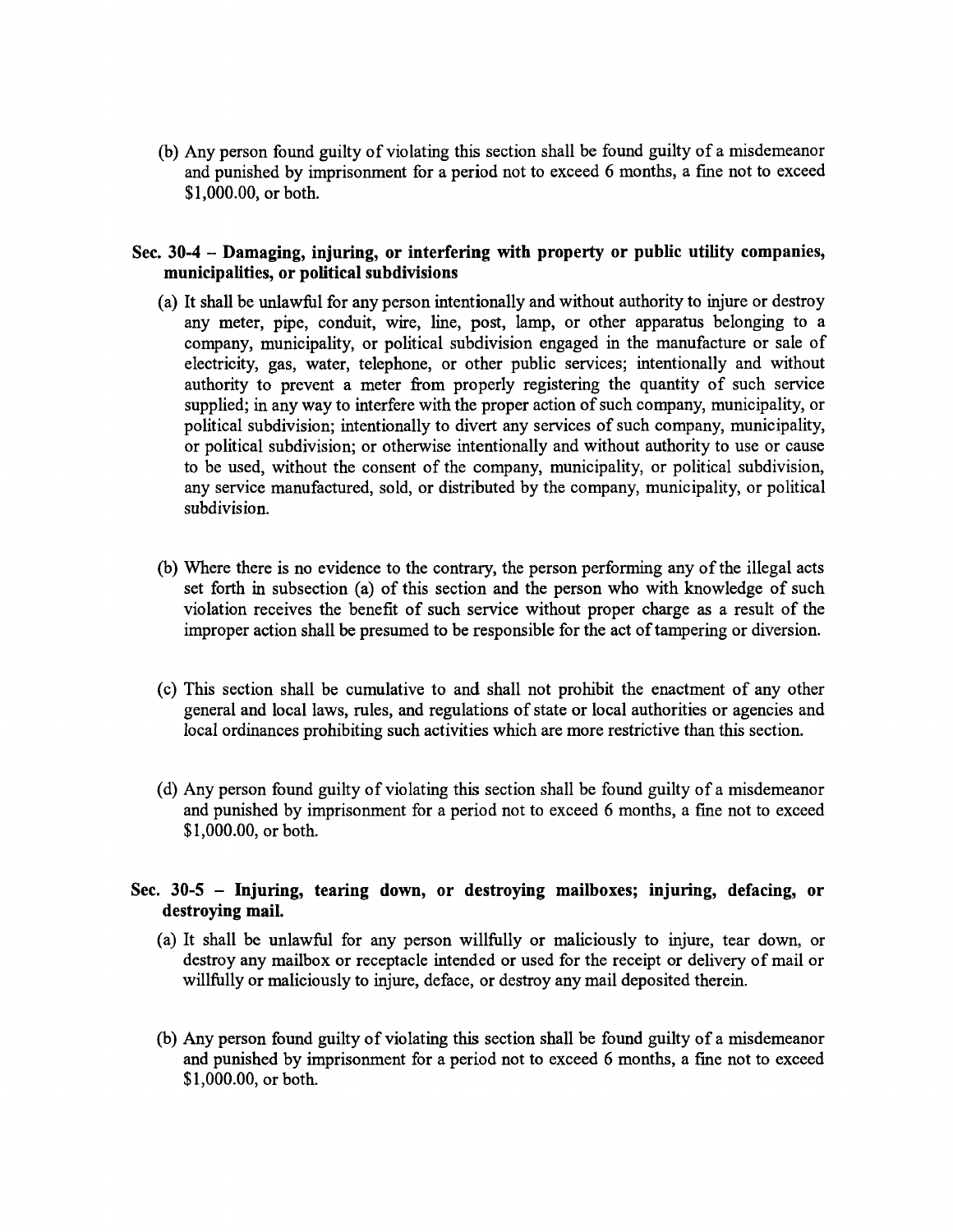#### Sec. 30-6 – Littering public or private property or waters.

- (a) It shall be unlawful for any person or persons to dump, deposit, throw, or leave or to cause or permit the dumping, depositing, placing, throwing, or leaving of litter on any public or private property in the state or any waters in the state, unless:
	- (1) The property is designated by the state or by any of its agencies or political subdivisions for the disposal of litter and the person is authorized by the proper public authority to use such property;
	- (2) The litter is placed into <sup>a</sup> litter receptacle or container installed on such property; or
	- (3) The person is the owner or tenant in lawful possession of such property or has first obtained consent of the owner or tenant in lawful possession or unless the act is done under the personal direction of the owner or tenant, all in <sup>a</sup> manner consistent with the public welfare.
- (b) Anyperson found guilty of violating this section shall be found guilty of <sup>a</sup> misdemeanor and punished by imprisonment for <sup>a</sup> period not to exceed <sup>6</sup> months, <sup>a</sup> fine not to exceed \$1,000.00, or both.

### Sec. 30-7 - Theft by shoplifting.

- (a) A person commits the offense of theft by shoplifting when he alone or in concert with another person, with the intent of appropriating merchandise to his own use without paying for the same or to deprive the owner of possession thereof or of the value thereof, in whole or in part, does any of the following:
	- (1) Conceals or takes possession of the goods or merchandise of any store or retail establishment;
	- (2) Alters the price tag or other price marking on goods or merchandise of any store or retail establishment;
	- (3) Transfers the goods or merchandise of any store or retail establishment from one container to another;
	- (4) Interchanges the label or price tag from one item of merchandise with <sup>a</sup> label or price tag for another item of merchandise; or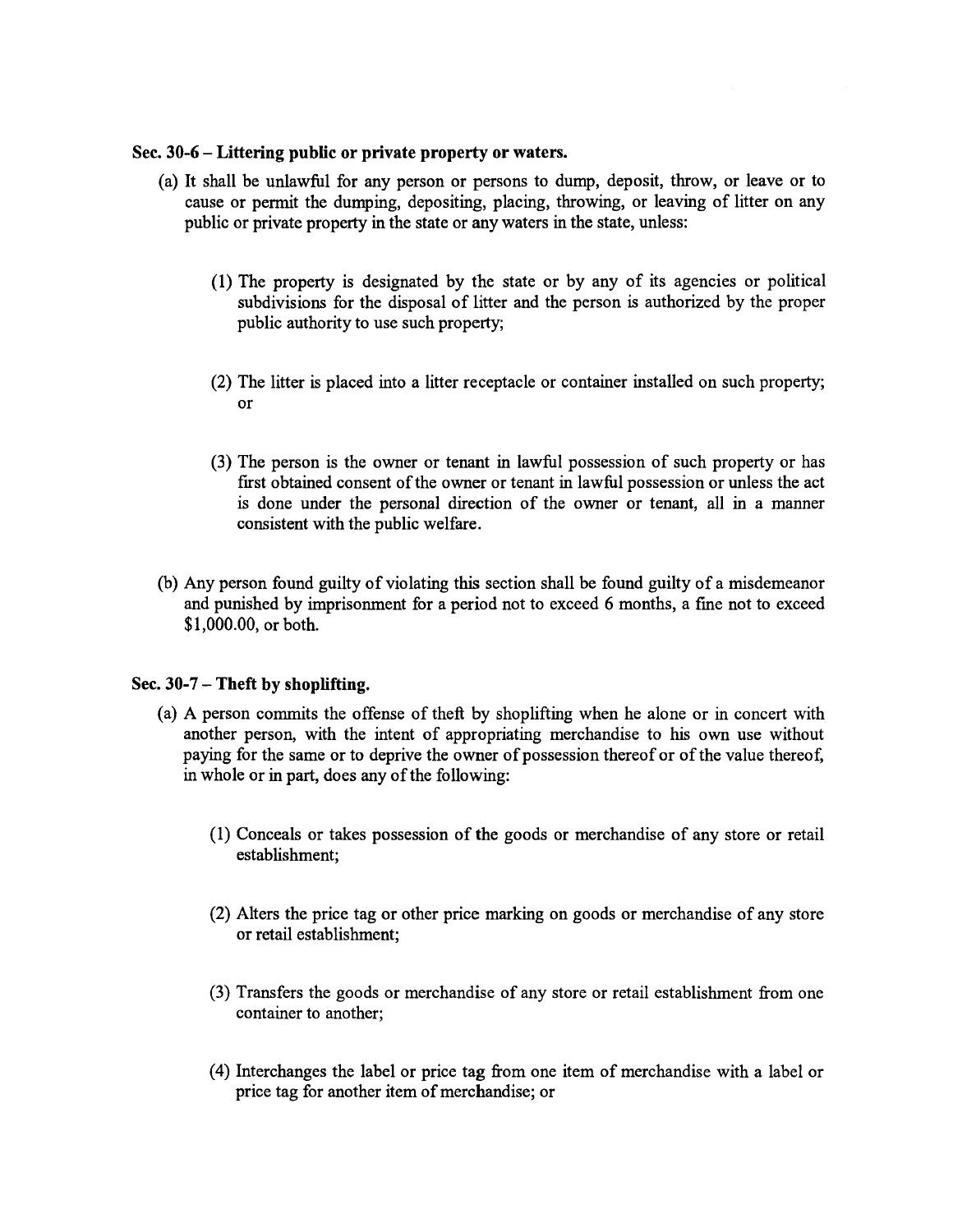- (5) Wrongfully causes the amount paid to be less than the merchant's stated price for the merchandise.
- (b) Value. The property which was the subject of the theft must be \$300.00 or less in value; provided, however, that in all cases involving theft by shoplifting, the term "value" means the actual retail price of the property at the time and place of the offense. The unaltered price tag or other marking on property, or duly identified photographs thereof, shall be prima facie evidence of value and ownership of the property.
- (c) Subsection (b) of this section shall in no way affect the authority of <sup>a</sup> sentencing judge to provide for <sup>a</sup> sentence to be served on weekends or during the nonworking hours of the defendant as provided in O.C.G.A. § 17-10-3, relative to punishment for misdemeanors.
- (d) Anyperson found guilty of violating this section shall be found guilty of <sup>a</sup> misdemeanor and punished by imprisonment for <sup>a</sup> period not to exceed 6 months, a fine not to exceed \$1,000.00, or both. In addition to or in lieu of any fine which might be imposed, the defendant may be punished by imprisonment for not less than 30 days or confinement in <sup>a</sup> "special alternative incarceration-probation boot camp," probation detention center, diversion center, or other community correctional facility of the department of corrections for <sup>a</sup> period not to exceed 30 days or shall be sentenced to monitored house arrest for <sup>a</sup> period not to exceed 30 days and, in addition to either such types of confinement, may be required to undergo psychological evaluation and treatment to be paid for by the defendant; and such sentence of imprisonment or confinement shall not be suspended, probated, deferred, or withheld.

### Sec. 30-8 – Obstructing or hindering law enforcement officers.

- (a) No person shall knowinglyand willfully obstruct or hinder any law enforcement officer in the lawful discharge of his official duties.
- (b) Anyperson found guilty of violating this section shall be found guilty of <sup>a</sup> misdemeanor and punished by imprisonment for <sup>a</sup> period not to exceed <sup>6</sup> months, <sup>a</sup> fine not to exceed \$1,000.00, or both.

### Sec.  $30-9$  – Obstructing or hindering firefighters.

(a) The following words, terms and phrases, when used in this section, shall have the meanings ascribed to them in this subsection, except where the context clearly indicates <sup>a</sup> different meaning:

Firefighter means:

(1) Anyperson who is employed as <sup>a</sup> professional firefighter on <sup>a</sup> full-time basis for at least 40 hours per week by any county, municipal, or state fire department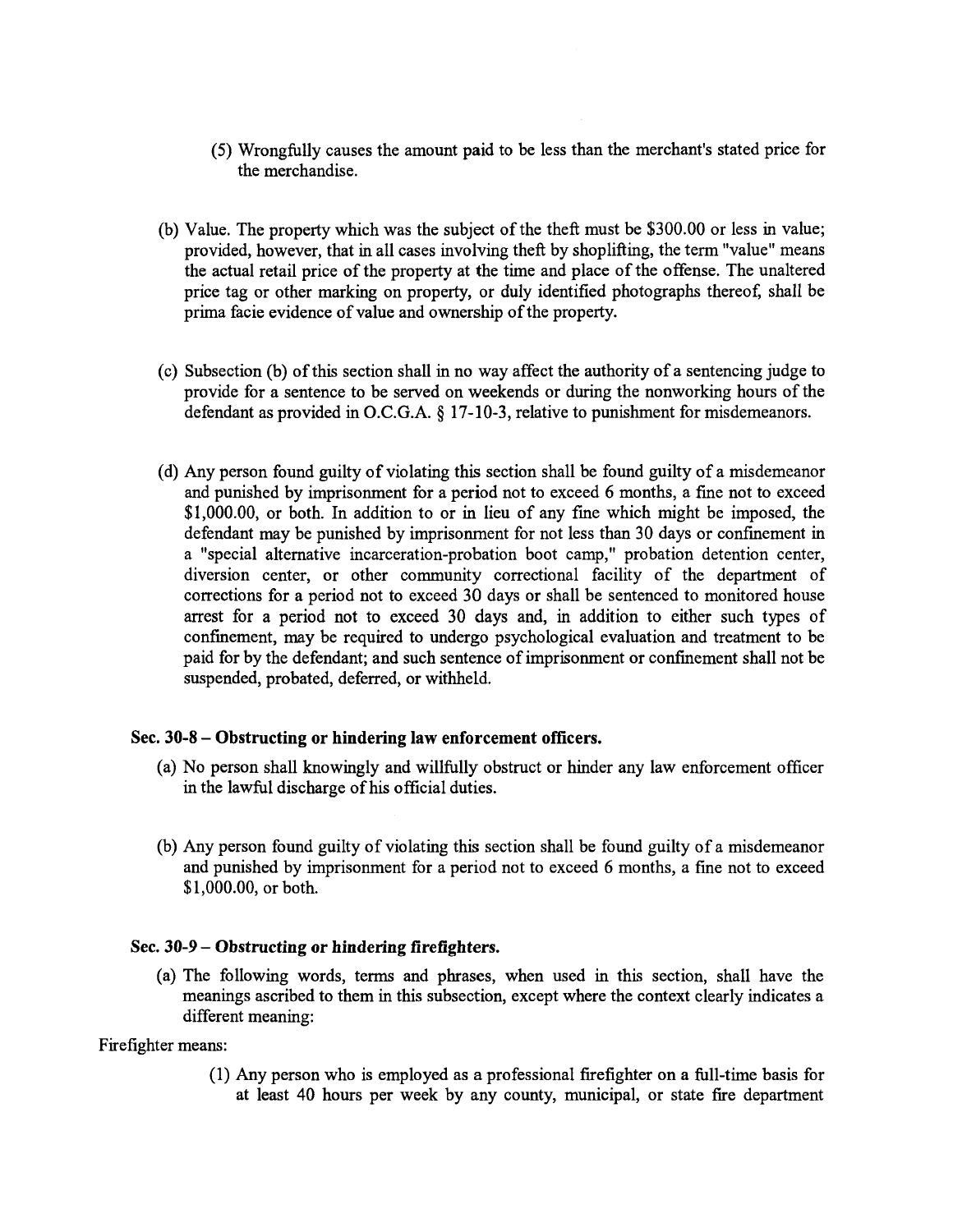when such person has responsibility for preventing and suppressing fires, protecting life and property, enforcing municipal, county, or state fire prevention codes, or enforcing any law or ordinance pertaining to the prevention or control of fires;

- (2) Any volunteer firefighter as the term "volunteer firefighter" is defined by paragraph (7) of O.C.G.A.  $\S$  47-7-1 as said paragraph (7) exists on January 1, 1988; or
- (3) Anyperson employed as <sup>a</sup> professional firefighter on <sup>a</sup> full-time basis for at least 40 hours per week by <sup>a</sup> person or corporation which has <sup>a</sup> contract with <sup>a</sup> municipality or county to provide fire prevention and firefighting services for such municipality or county when such person has responsibility for preventing and suppressing fires, protecting life and property, enforcing municipal or county fire prevention codes, or enforcing any municipal or county ordinances pertaining to the prevention and control of fires.
- (b) No person shall knowingly and willfully obstruct or hinder any firefighter in the lawful discharge of the firefighter's official duties.
- (c) Anyperson found guilty of violating this section shall be found guilty of <sup>a</sup> misdemeanor and punished by imprisonment for <sup>a</sup> period not to exceed 6 months, <sup>a</sup> fine not to exceed \$1,000.00, or both.

### Sec.  $30-10$  – Obstruction or hindering emergency medical technicians or emergency medical professionals

- (a) The following words, terms and phrases, when used in this section, shall have the meanings ascribed to them in this subsection, except where the context clearly indicates <sup>a</sup> different meaning:
- Emergency medical professional means any person performing emergency medical services who is licensed or certified to provide health care in accordance with the provisions of chapter 11, chapter 26, or chapter 34 of title <sup>43</sup> of the Official Code of Georgia Annotated (O.C.G.A. § 43- 11-1 et seq., 43-26-1 et seq., or 43-34-1 et seq.).
- Emergency medical technician means any person who has been certified as an emergency medical technician, cardiac technician, paramedic, or first responder pursuant to chapter <sup>11</sup> of title 31 of the Official Code of Georgia Annotated(O.C.G.A. § 31-11-1 et seq.).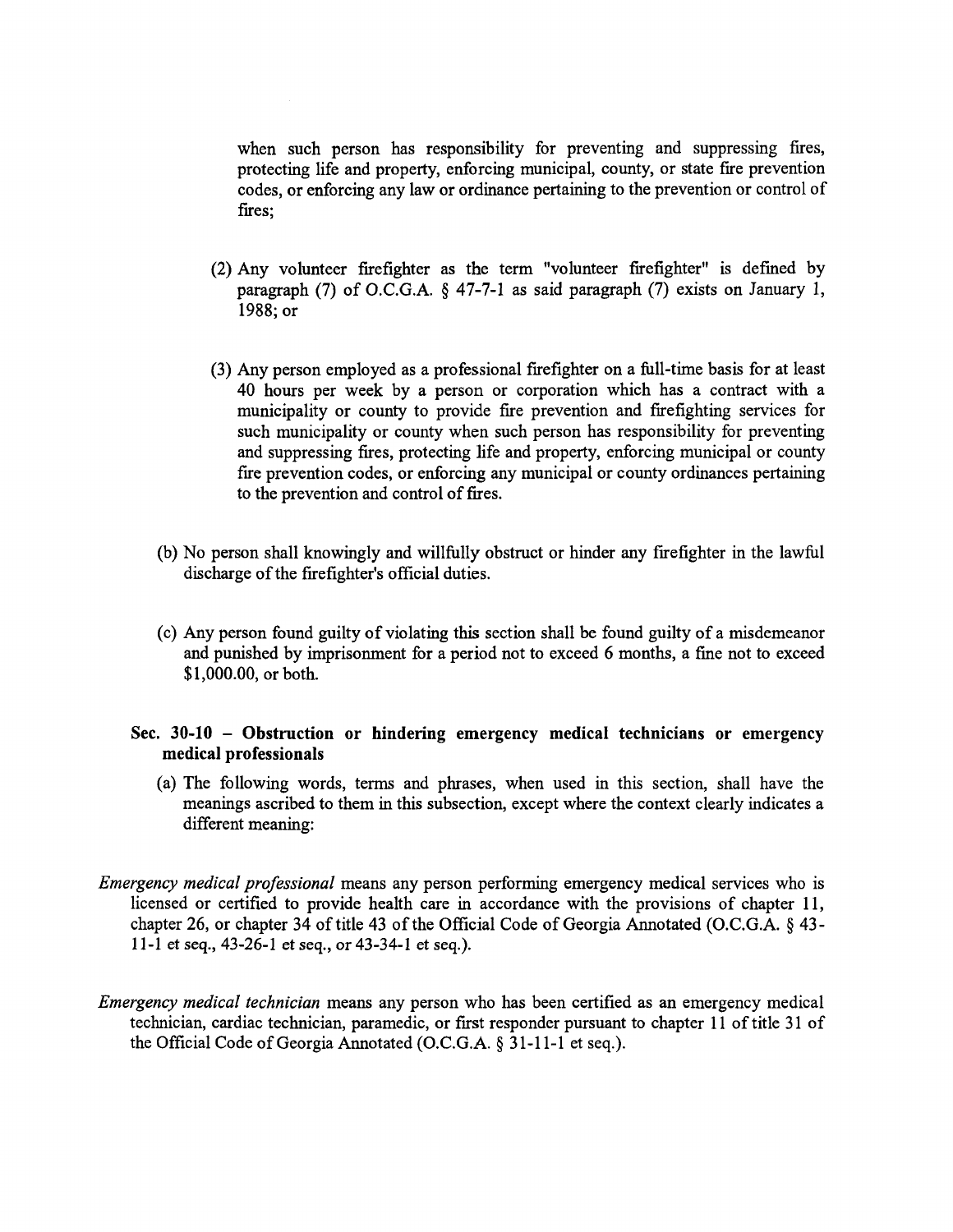- (b) No person shall knowingly and willfully obstruct or hinder any emergency medical technician, any emergency medical professional, or any properly identified person working under the direction of an emergency medical professional in the lawful discharge of the official duties of such emergency medical technician, emergency medical professional, or properly identified person working under the direction of an emergency medical professional.
- (c) Anyperson found guilty of violating this section shall be found guilty of <sup>a</sup> misdemeanor and punished by imprisonment for <sup>a</sup> period not to exceed <sup>6</sup> months, <sup>a</sup> fine not to exceed \$1,000.00, or both.

### Sec. 30-11- Giving false name, address, or birth date to law enforcement officer.

- (a) No person shall give <sup>a</sup> false name, address, or date of birth to <sup>a</sup> law enforcement officer in the lawful discharge of his official duties with the intent of misleading the officer as to his identity or birth date.
- (b) Anyperson found guilty of violating this section shall be found guilty of <sup>a</sup> misdemeanor and punished by imprisonment for <sup>a</sup> period not to exceed 6 months, <sup>a</sup> fine not to exceed \$1,000.00, or both.

### Sec. 30-12 - Affray.

- (a) An affray is the fighting by two or more persons in some public place to the disturbance of the public tranquility.
- (b) Anyperson found guilty of violating this section shall be found guilty of <sup>a</sup> misdemeanor and punished by imprisonment for <sup>a</sup> period not to exceed 6 months, a fine not to exceed \$1,000.00, or both.

## Sec. 30-13 - Unlawful assembly.

- (a) It is unlawful for <sup>a</sup> person to knowingly participate in either of the following acts or occurrences:
	- (1) The assembly of two or more persons for the purpose of committing an unlawful act and the failure to withdraw from the assembly on being lawfully commanded to do so by <sup>a</sup> peace officer and before any member of the assembly has inflicted injury to the person or property of another; or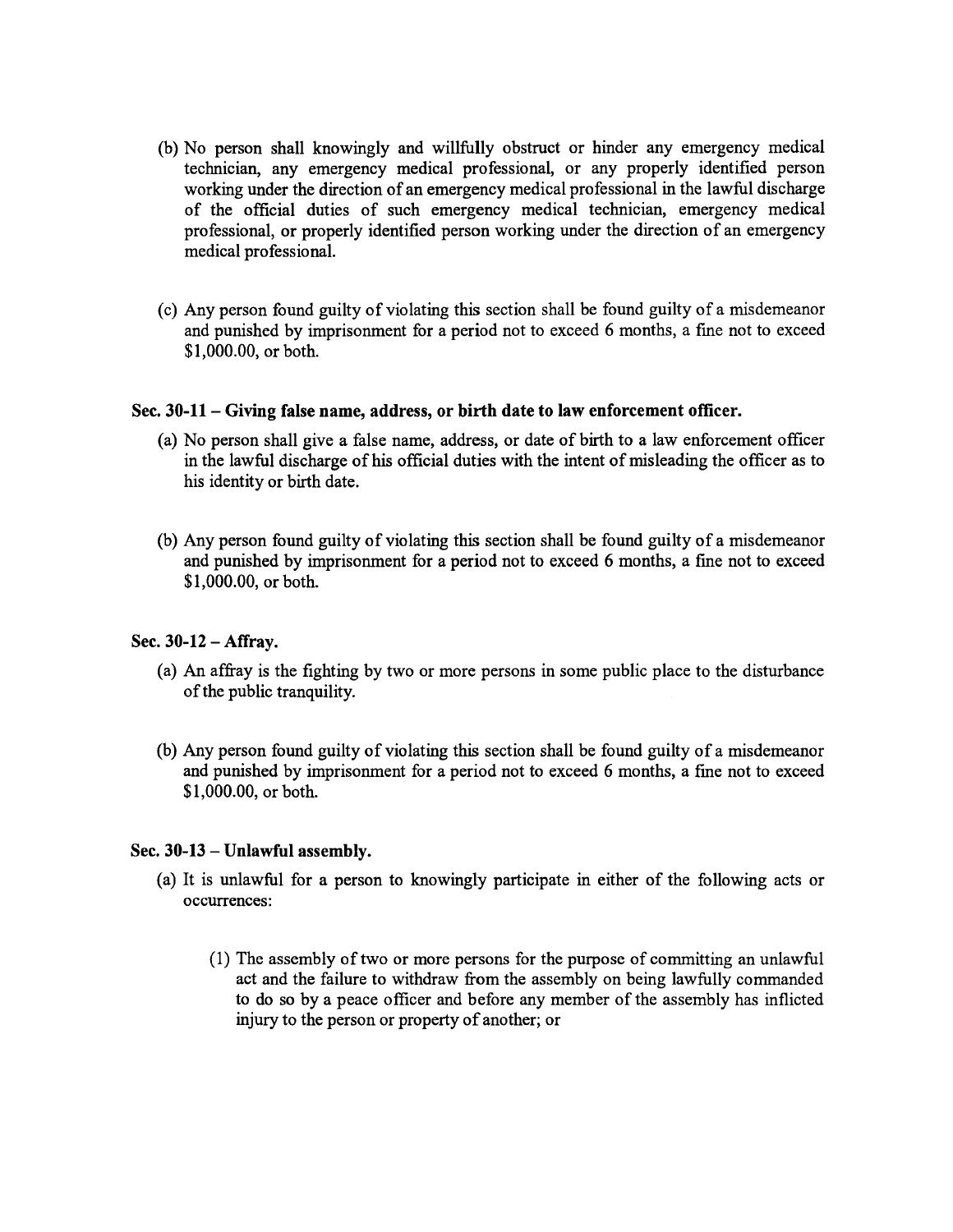- (2) The assembly of two or more persons, without authority of law, for the purpose of doing violence to the person or property of one supposed by the accused to have been guilty of <sup>a</sup> violation of the law, or for the purpose of exercising correctional or regulative powers over any person by violence; provided, however, that it shall be an affirmative defense to <sup>a</sup> prosecution under this subsection that the accused withdrew from the assembly on being lawfully commanded to do so by <sup>a</sup> peace officer or before any member of the assembly had inflicted injuryto the person or propertyof another.
- (b) Anyperson found guilty of violating this section shall be found guilty of <sup>a</sup> misdemeanor and punished by imprisonment for <sup>a</sup> period not to exceed <sup>6</sup> months, <sup>a</sup> fine not to exceed \$1,000.00, or both.

### Sec. 30-14 - Loitering or prowling.

- (a) A person commits the offense of loitering or prowling when he is in <sup>a</sup> place at <sup>a</sup> time or in <sup>a</sup> manner not usual for law-abiding individuals under circumstances that warrant <sup>a</sup> justifiable and reasonable alarm or immediate concern for the safety of persons or property in the vicinity.
- (b) Among the circumstances which may be considered in determining whether alarm is warranted is the fact that the person takes flight upon the appearance of <sup>a</sup> law enforcement officer, refuses to identify himself, or manifestly endeavors to conceal himself or any object. Unless flight by the person or other circumstances make it impracticable, <sup>a</sup> law enforcement officer shall, prior to any arrest for an offense under this section, afford the person an opportunity to dispel any alarm or immediate concern which would otherwise be warranted by requesting the person to identify himself and explain his presence and conduct. No person shall be convicted of an offense under this section if the law enforcement officer failed to comply with the foregoing procedure or if it appears at trial that the explanation given by the person was true and would have dispelled the alarm or immediate concern.
- (c) This section shall not be deemed or construed to affect or limit the powers of counties or municipal corporations to adopt ordinances or resolutions prohibiting loitering or prowling within their respective limits.
- (d) Anyperson found guilty of violating this section shall be found guilty of <sup>a</sup> misdemeanor and punished by imprisonment for <sup>a</sup> period not to exceed 6 months, <sup>a</sup> fine not to exceed \$1,000.00, or both.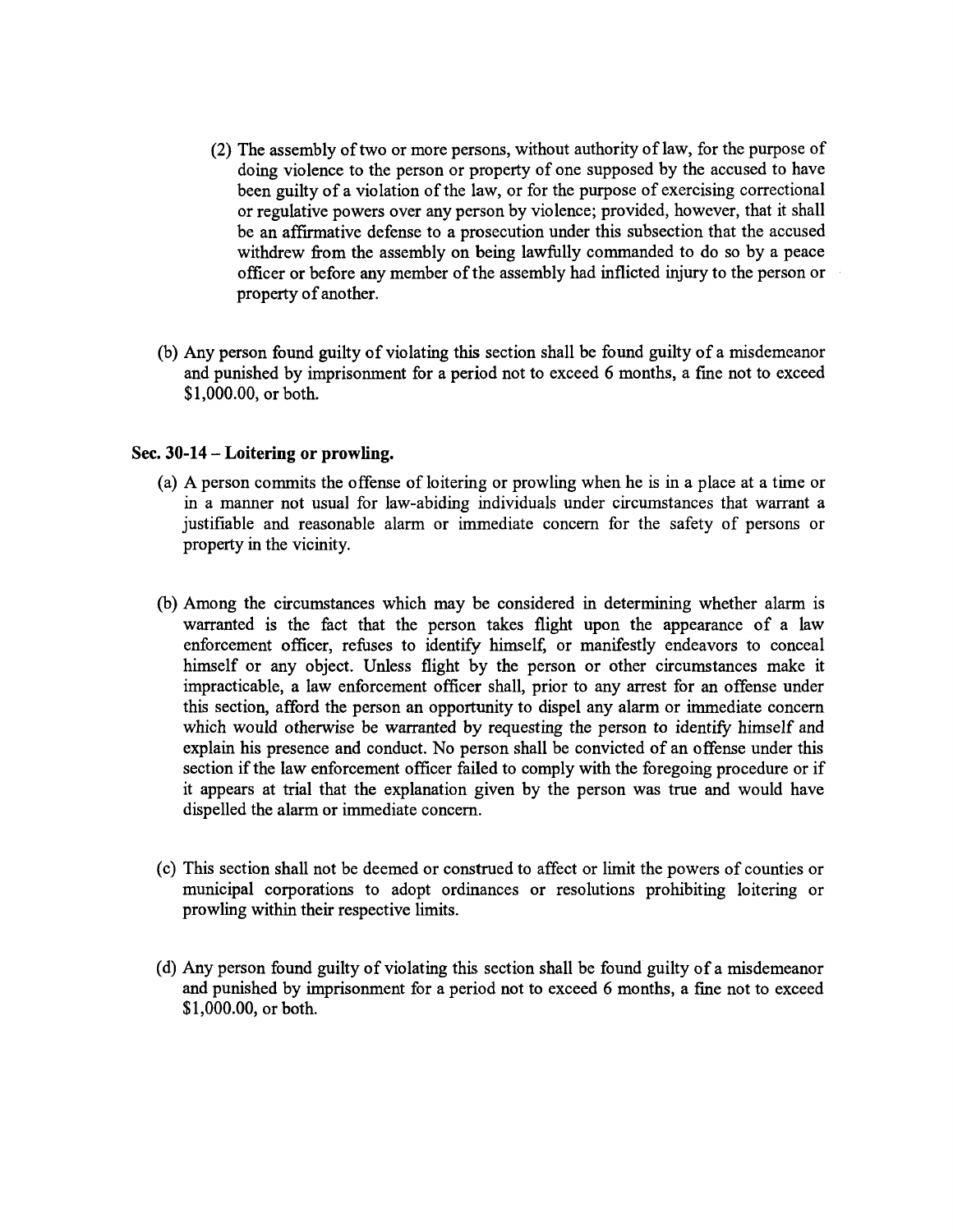#### Sec. 30-15 - Disorderly conduct.

- (a) Any person who shall do or engage in any of the following acts or things within the unincorporated area of Dooly County, Georgia, shall be guilty of disorderly conduct and shall be punished in accord with the provisions of this section. Such acts or things which shall constitute disorderly conduct are more particularly described as follows:
- (1) Fighting or quarreling in such manner and in such place as to annoy or disturb the peace, quiet, comfort or repose of persons in any office, or in any dwelling, or other type residence, or of any persons in the vicinity.
- (2) Using any indecent, vulgar, obscene, threatening or abusive language in or near <sup>a</sup> public place that has <sup>a</sup> direct tendency to cause acts of violence by the person to whom or of whom the remarks are addressed.
- (3) Striking or attempting to strike another.
- (4) Assemble or congregate with another or with others to cause, provoke, or engage in any fight or brawl.
- (5) Collect in bodies or in crowds and engage in unlawful activities and fail to withdraw from the assembly on being lawfully commanded to do so by a peace officer.
- (6) Create by or in any manner loud noises which disrupt, disturb, or otherwise interfere with the peace and tranquility of the public.
- (7) Interfere, by acts of violence, with another's pursuit of <sup>a</sup> lawful occupation.
- (8) Without provocation, uses obscene and vulgar or profane language in the presence of or by telephone to a person under the age of 14 years which threatens an immediate breach of the peace.
- (9) Defecating or urinating or exposing genitals or female breast; on or adjacent to any street or sidewalk or in any public or quasi-public parking lot or in the halls, elevators, stairways, or any other area designated for public passage within any public or commercial buildings or on any propertyopen to public view.
- (10) Knowingly and willfully harass or attempt to harass or mislead any E-911 operator, sheriff <sup>s</sup> department dispatcher or law enforcement officer or firefighter or emergency medical technician by false alarms or repeatedly dialing 911, or the sheriff <sup>s</sup> department dispatcher, and hanging up or any unauthorized use of any device of whatever nature to summon law enforcement, firefighters, or emergency medical provider aid without reasonable cause.
- (ll)Knowinglyand willfully strike, fight, oppose, interfere or prevent the lawful discharge of official duties of the Dooly County Sheriff, his lawful deputies, <sup>a</sup> Dooly County Constable, Code Enforcement Officer, Animal Control Officer, Firefighter, Emergency Medical Services Technician, Paramedic or other arresting officer.
- (12) Knowingly and willfully provide <sup>a</sup> false name, address, date of birth or social security number or any personal identification information in an effort to mislead as to his or her identity or personal identification the Dooly County Sheriff, his lawful deputies, Code Enforcement Officer, Animal Control Officer, Firefighter, Emergency Medical Services Technician, Paramedic or other arresting officer.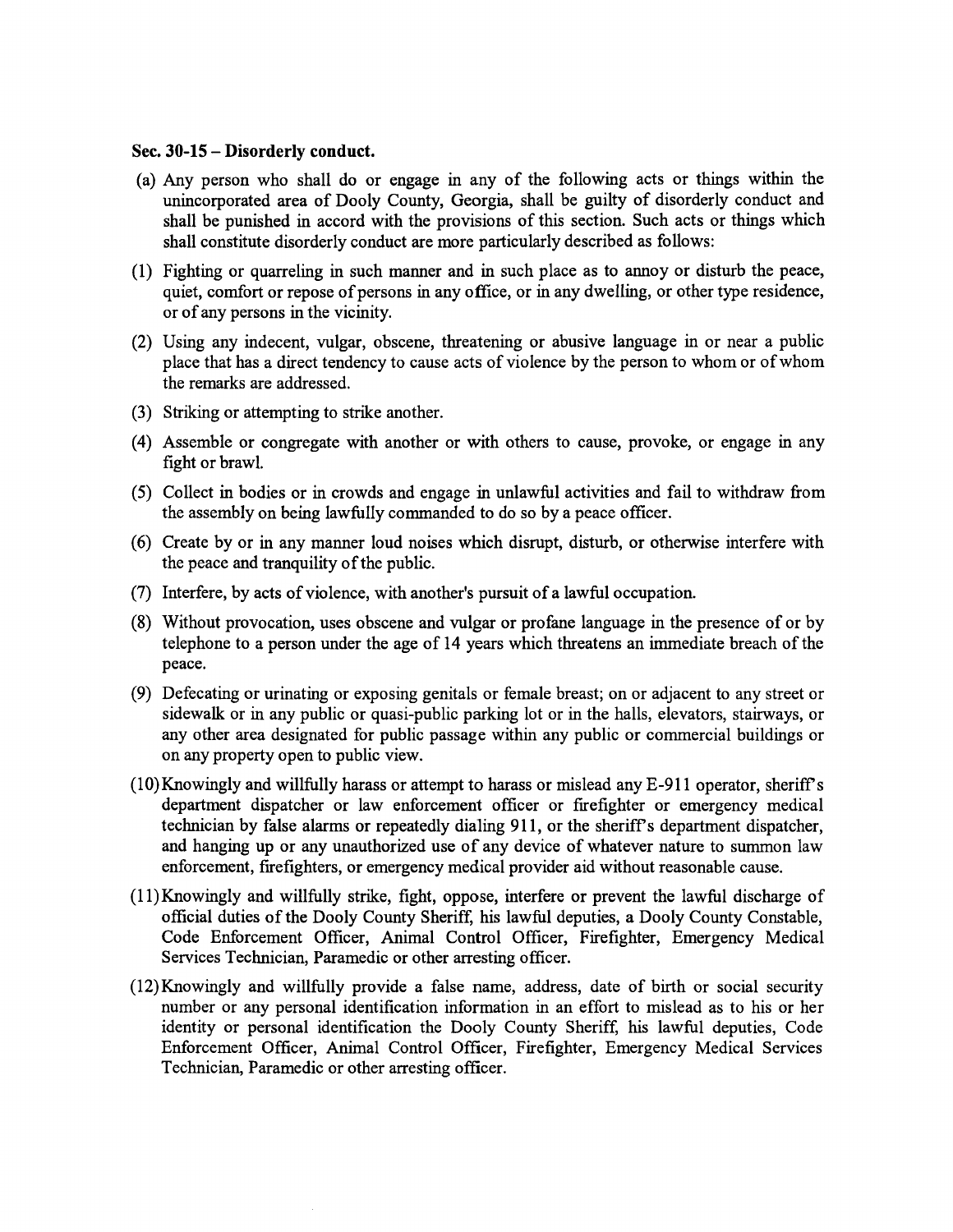- (13) For any person to peddle or sell door to door his/her service or the services of another or any item without <sup>a</sup> county, state, business, professional or other legal and binding license or permit; unless said individual is raising money for <sup>a</sup> local not for profit event such as for his/her school, church, etc.
- (14) Knowingly invite, allow, permit, <sup>a</sup> person(s) under the age of <sup>21</sup> to gather collect, assemble in any building or upon any land for the purpose of consuming alcoholic beverages in violation of Georgia Law and/or any person(s) to keep and maintain <sup>a</sup> common, illgoverned, disorderly place which encourages gaming, drinking, misbehavior or disturbance any neighborhood or orderly citizen(s).
- (b) Anyperson violating any one or more of the provisions of this section shall be guilty of an offense, and upon conviction thereof in the Magistrate Court of Dooly County, Georgia, shall be punished by a fine in an amount not to exceed \$1,000.00 and/or imprisonment in the county jail for <sup>a</sup> period not to exceed <sup>180</sup> days.
- (c) Any ordinance in conflict with this ordinance or any part thereofis hereby repealed.

### Sec. 30-16 - Disorderly Conduct While Intoxicated

- (a) It shall be unlawful for any person within the county limits to be disorderly while intoxicated on the streets, sidewalks or other public places. The following are declared to be guiltyof violating this section:
	- (1) Any person who accosts or forces his company upon <sup>a</sup> person while under the influence of alcohol or other drugs.
	- (2) Anyperson who shall defecate or urinate on the streets or sidewalks, or in the halls or elevators of public or commercial buildings, or on any property open to public view in the county while under the influence of alcohol or other drugs.
	- (3) Any person who shall act in <sup>a</sup> violent or tumultuous manner toward another so as to endanger the life, limb, health or property of another while under the influence of alcohol or other drugs.
	- (4) Anyperson who shall be loud or boisterous or use profane language or panhandle and who shall refuse to remove himself from the public streets, sidewalks or any other public way or house of commerce or worship, or public conveyances, public halls, theaters or other public places, when ordered by the police or other lawful authority while under the influence of alcohol or other drugs.
- (b) Upon finding of guilt for violation of this section, the offender shall be subject to punishment as provided in the Disorderly Conduct Ordinance. Such punishment may be probated by the magistrate for those offenders desiring to participate in <sup>a</sup> detoxification or drug rehabilitation program.
- (c) Any police or other law enforcement officer in lieu of incarcerating an intoxicated person for <sup>a</sup> violation of subsection (a)(3) of this section, may take or send the individual under the influence of alcohol or drugs to such person's home or to <sup>a</sup> treatment facility. Any such officer so acting shall be deemed to have performed his official duty. Such officer need not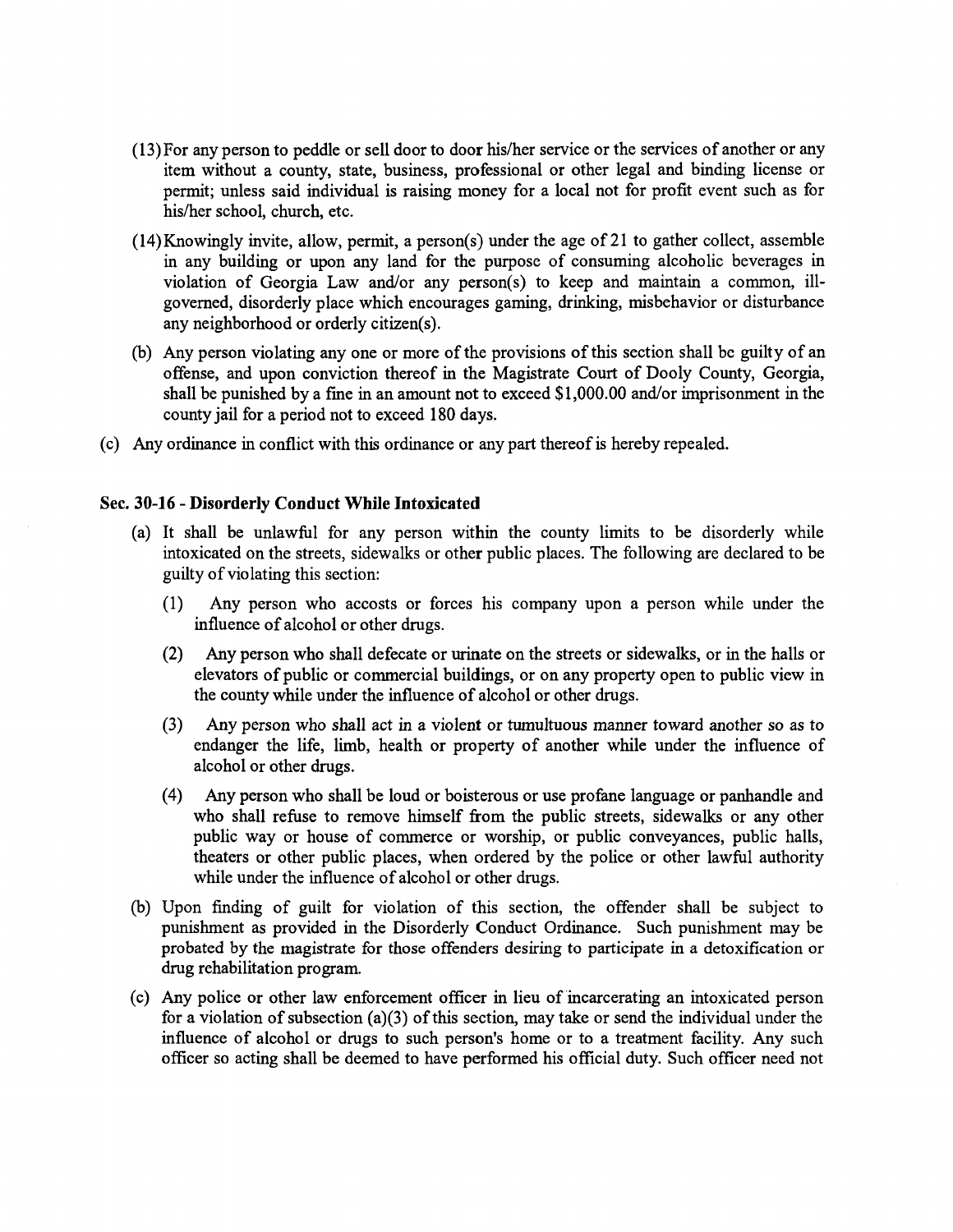formally render charges against the individual prior to taking or sending him to a treatment facility.

- (d) Anypolice officer or other law enforcement officer who acts in compliance with this section is declared to be acting in the course of official duty and is not criminally or civilly liable to any person for such action.
- (e) Nothing in this section shall be deemed to excuse or justify any other crime simply because the perpetrator is intoxicated. Nothing in this section shall repeal, annul or otherwise affect any law, ordinance, resolution or rule against drunken driving, driving under the influence of alcohol, or other similar offense involving the operation of <sup>a</sup> vehicle, aircraft, boat, machinery or other equipment, or regarding the sale, purchase, dispensing, possessing or use of alcoholic beverages at stated times and places or by <sup>a</sup> particular class of persons or any other criminal act.
- (f) Anyordinance in conflict with this ordinance or any part thereofis hereby repealed.

### Sec. 30-17 - Public drunkenness.

- (a) No person shall be and appear in an intoxicated condition in any public place or within the curtilage of any private residence not his own other than by invitation of the owner or lawful occupant, which condition is made manifest by boisterousness, by indecent condition or act, or by vulgar, profane, loud, or unbecoming language.
- (b) This section shall not be construed to affect the powers delegated to counties or to municipal corporations to pass laws to punish drunkenness or disorderly conduct within their respective limits.
- (c) Anyperson found guilty of violating this section shall be found guilty of <sup>a</sup> misdemeanor and punished by imprisonment for <sup>a</sup> period not to exceed 6 months, <sup>a</sup> fine not to exceed \$1,000.00, or both.

### Sec. 30-18 - Obstructing highways, streets, sidewalks, or other public passages.

- (a) No person shall who, without authority of law, purposely or recklessly obstruct any highway, street, sidewalk, or other public passage in such <sup>a</sup> way as to render it impassable without unreasonable inconvenience or hazard and fails or refuses to remove the obstruction after receiving <sup>a</sup> reasonable official request or the order of <sup>a</sup> peace officer that he do so.
- (b) Anyperson found guilty of violating this section shall be found guilty of <sup>a</sup> misdemeanor and punished by imprisonment for <sup>a</sup> period not to exceed 6 months, a fine not to exceed \$1,000.00, or both.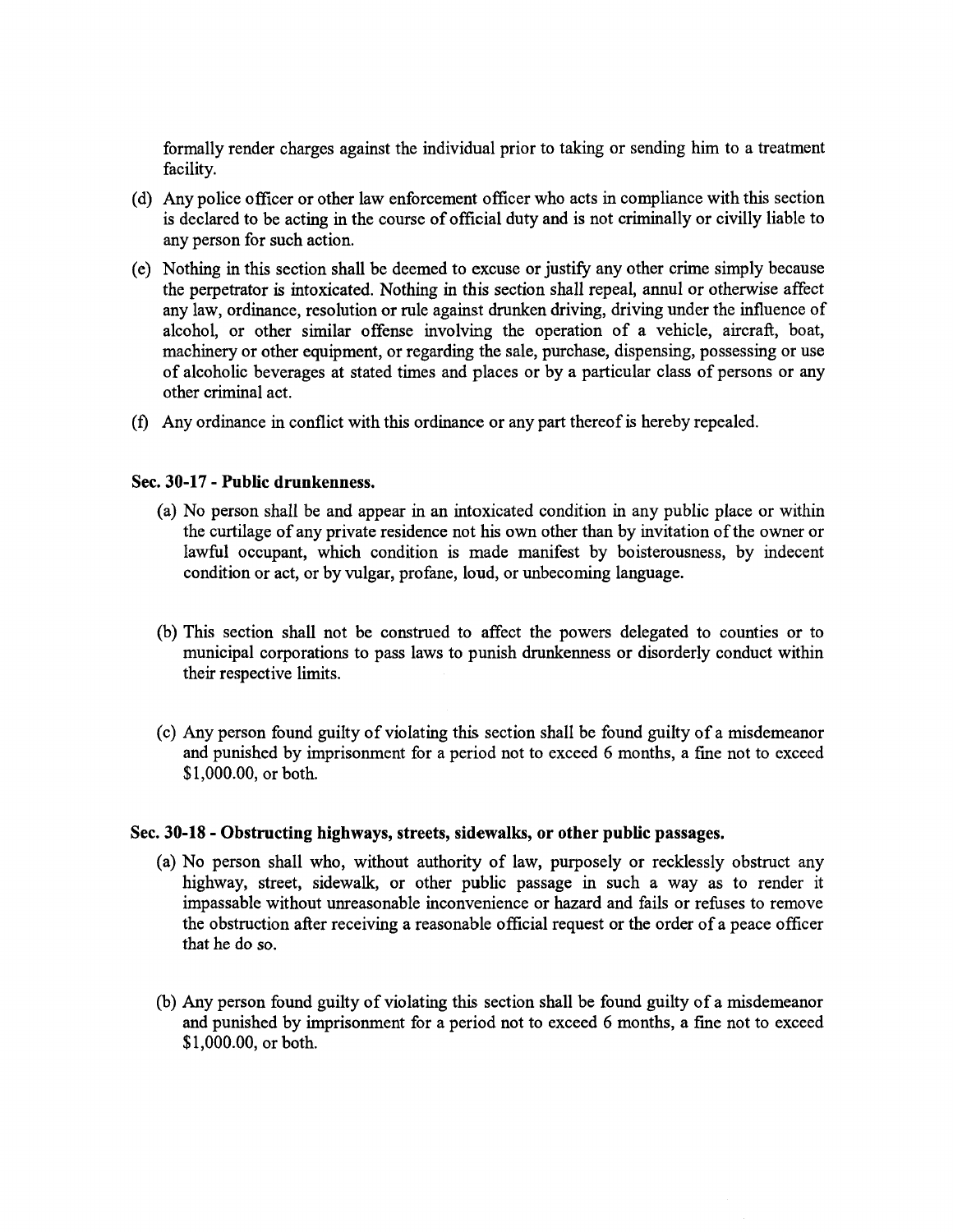### Sec. 30-19 - Maintaining <sup>a</sup> disorderly house.

- (a) No person shall keep and maintain, either by himself or others, <sup>a</sup> common, ill-governed, and disorderly house, to the encouragement of gaming, drinking, or other misbehavior, or to the common disturbance of the neighborhood or orderly citizens.
- (b) Anyperson found guilty of violating this section shall be found guilty of <sup>a</sup> misdemeanor and punished by imprisonment for <sup>a</sup> period not to exceed <sup>6</sup> months, <sup>a</sup> fine not to exceed \$1000.00, or both.

## Sec. 30-20 - Cruelty to animals.

(a) The following words, terms and phrases, when used in this section, shall have the meanings ascribed to them in this subsection, except where the context clearly indicates <sup>a</sup> different meaning:

Abandon means the act of placing an animal on public property or within a public building unattended or uncared for, or on or within the private property of another without the express permission of the owner, custodian or tenant of the private property. An animal shall also be considered abandoned when it is unattended and without adequate food, water, ventilation or shelter, for <sup>a</sup> period in excess of thirty-six(36) hours, regardless of where such animal may be found or kept.

Adequate food means a sufficient quantity of non-contaminated and nutritionally healthy sustenance that is appropriate to the species, breed, size, age and health of the dog. Garbage, spoiled, rancid or contaminated food is not adequate food.

Adequate space means a sufficient safe space for adequate exercise suitable to the age, size, species and breed of dog, but in no cage less than one hundred  $(100)$  square feet per dog.

Adequate vet care means medical care of an animal from or under the direction of a licensed veterinarian and necessary to maintain the health of an animal based on the age, species, breed, etc., of the animal, or to prevent an animal from suffering from:

- (1) Ongoing infections;
- (2) Infestation of parasites;
- (3) Disease; or
- (4) Any other medical condition/injury where withholding or neglecting to provide such care would:
	- a. Endanger the health or welfare of the animal; or
	- b. Promote the spread of communicable diseases.

Adequate water means clear, drinkable water in adequate supply. Adequate water does not include snow, ice or rancid/contaminated water.

Animal shall not include any fish nor shall such term include any pest that might be exterminated or removed from <sup>a</sup> business, residence, or other structure.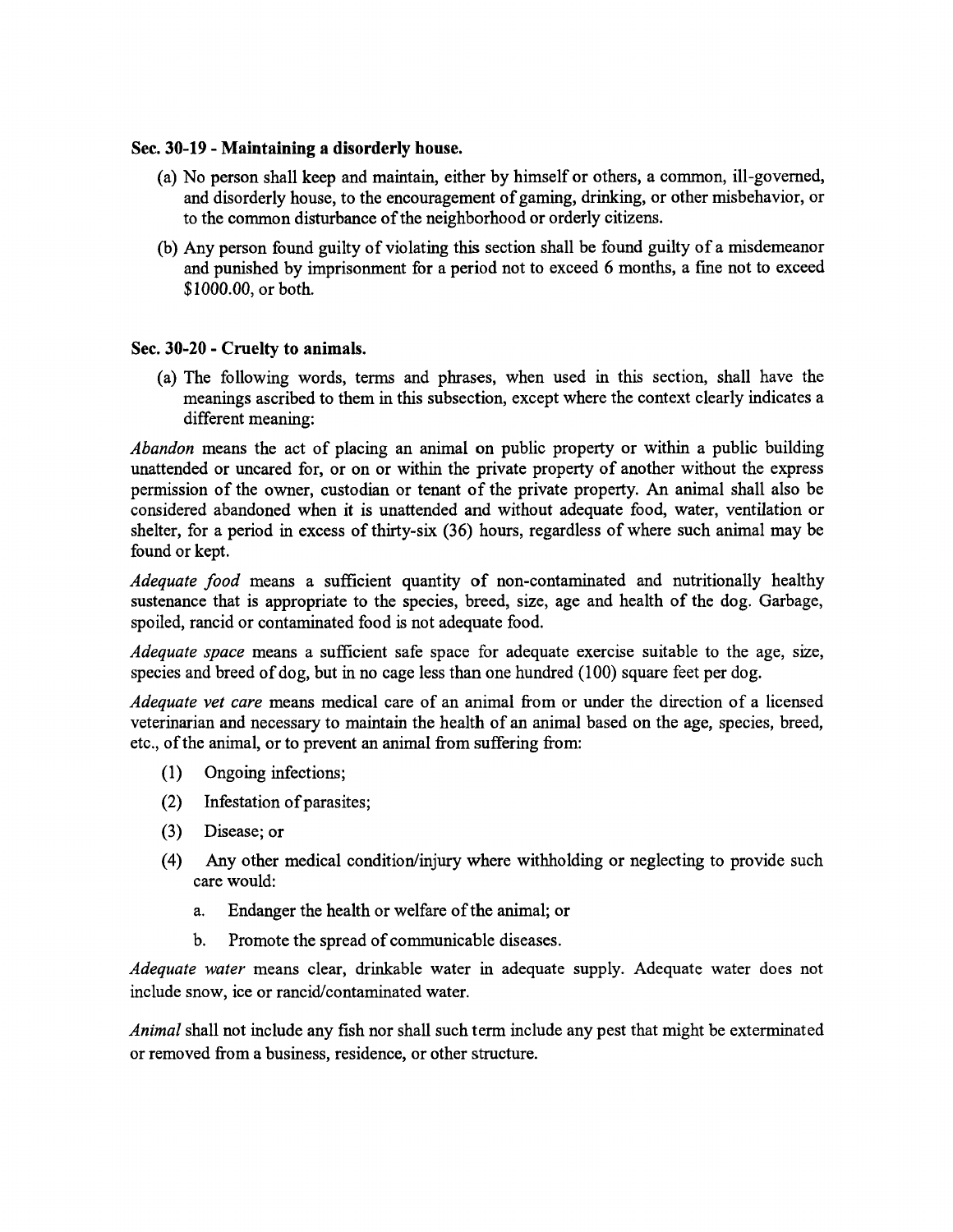Conviction shall include pleas of guilty or nolo contendere or probation as <sup>a</sup> first offender pursuant to article <sup>3</sup> of chapter <sup>8</sup> of title <sup>42</sup> of the Official Code of Georgia Annotated(O.C.G.A. § 42-8-60 et seq.) and any conviction, plea of guilty or nolo contendere, or probation as <sup>a</sup> first offender for an offense under the laws of the United States or any of the several states that would constitute <sup>a</sup> violation of this section if committed in the state.

Cruelty means every act, omission or neglect whereby unjustifiable pain, suffering, maiming or death may be caused or permitted to any animal.

Dog means any member of the canine genus, including wolves.

Humane manner means care of an animal to include, but not be limited to, adequate heat, ventilation, sanitary shelter, wholesome fresh food, and access to fresh, clean wholesome water at all times, consistent with the normal requirements and feeding habits of the animal's size, species and breed.

Owner means any natural person(s) or any entity owning, possessing, harboring, keeping or having custody or control of an animal or fowl within this state. An animal shall be deemed to be harbored if it is fed and/or sheltered for three (3) consecutive days or more.

Sanitary means an animals' living space, shelter, or exercise area that is not contaminated by health hazards, irritants, pollutants, items, or conditions that endanger or pose <sup>a</sup> risk to an animal's health.

Tether means any chain, rope, leash, tie out or wire designed to restrain an animal, which is attached to an animal's collar or halter and is also attached to a stationary object.

Willful neglect means the intentional withholding of food and water required by an animal to prevent starvation or dehydration.

- (b) A person commits the offense of cruelty to animals when any animal owner or possessor fails to provide adequate drink, adequate food, adequate space, adequate shelter, sanitary conditions, necessary veterinary care, and/or who causes death or unjustifiable physical pain or suffering to any animal by an act, an omission, or willful neglect.
	- (1) It shall be unlawful to abandon any animal or fail to provide it with proper air, shelter space, and protection from the weather. No person shall kill, beat, cruelly treat, torment or otherwise abuse an animal or improperly use chains or restraints less than (12) twelve feet in length.
	- (2) It shall be unlawful for the owner of any dog to permit <sup>a</sup> dog to be out of his immediate control and restraint, or to be left unattended off the premises of the owner, or to be upon the property of another person without the permission of the property owner.
	- $(3)$  It shall be unlawful for an animal to be restrained without access to adequate heat, ventilation, sanitary shelter, wholesome fresh food, and access to fresh, clean wholesome water, at all times. If the restraint used is tethering, the dog must be tethered by a collar or halter, not extremities, so long as it is no less than (12) twelve feet in length. No animal on <sup>a</sup> tether shall be fitted with <sup>a</sup> choke collar or any other collar made of rope or chain unless such chain weighs less than two pounds.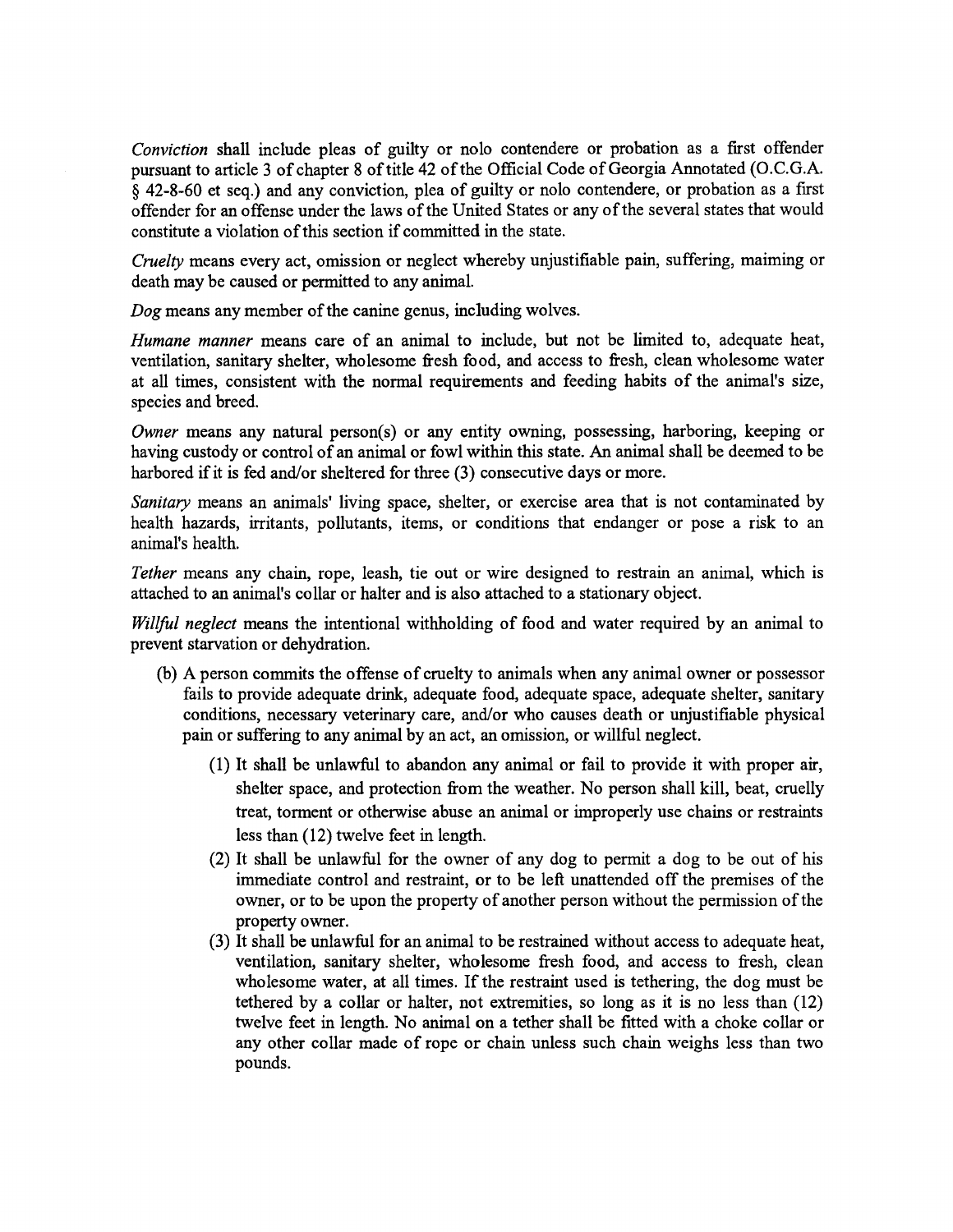- (4) It shall be unlawful to leave animals unattended in <sup>a</sup> parked vehicle without proper ventilation to prevent the animal from suffering physical distress from heat exhaustion.
- (c) Before sentencing <sup>a</sup> defendant for any conviction under this section, the sentencing judge may require psychological evaluation of the offender and shall consider the entire criminal record of the offender.
- (d) The provisions of this section shall not be construed as prohibiting conduct which is otherwise permitted under the laws of the state or of the United States, including, but not limited to, agricultural, animal husbandry, butchering, food processing, marketing, scientific, research, medical, zoological, exhibition, competitive, hunting, trapping, fishing, wildlife management, or pest control practices or the authorized practice of veterinary medicine nor to limit in any way the authority or duty of the department of agriculture, department of natural resources, any county board of health, any law enforcement officer, dog, animal, or rabies control officer, humane society, veterinarian, or private landowner protecting his property.
- (e) Defending property; humane methods.
	- (1) Nothing in this section shall be construed as prohibiting <sup>a</sup> person from:
		- i. Defending his person or property, or the person or property of another, from injury or damage being caused by an animal; or
		- ii. Injuring or killing an animal reasonably believed to constitute a threat for injury or damage to any property, livestock, or poultry.
	- (2) The method used to injure or kill such animal shall be designed to be as humane as is possible under the circumstances. A person who humanely injures or kills an animal under the circumstances indicated in this subsection shall incur no civil or criminal liability for such injuryor death.
- (f) Any person found guilty of violating this section shall be found guilty of <sup>a</sup> misdemeanor and punished by imprisonment for <sup>a</sup> period not to exceed <sup>6</sup> months, <sup>a</sup> fine not to exceed \$1,000.00, or both.